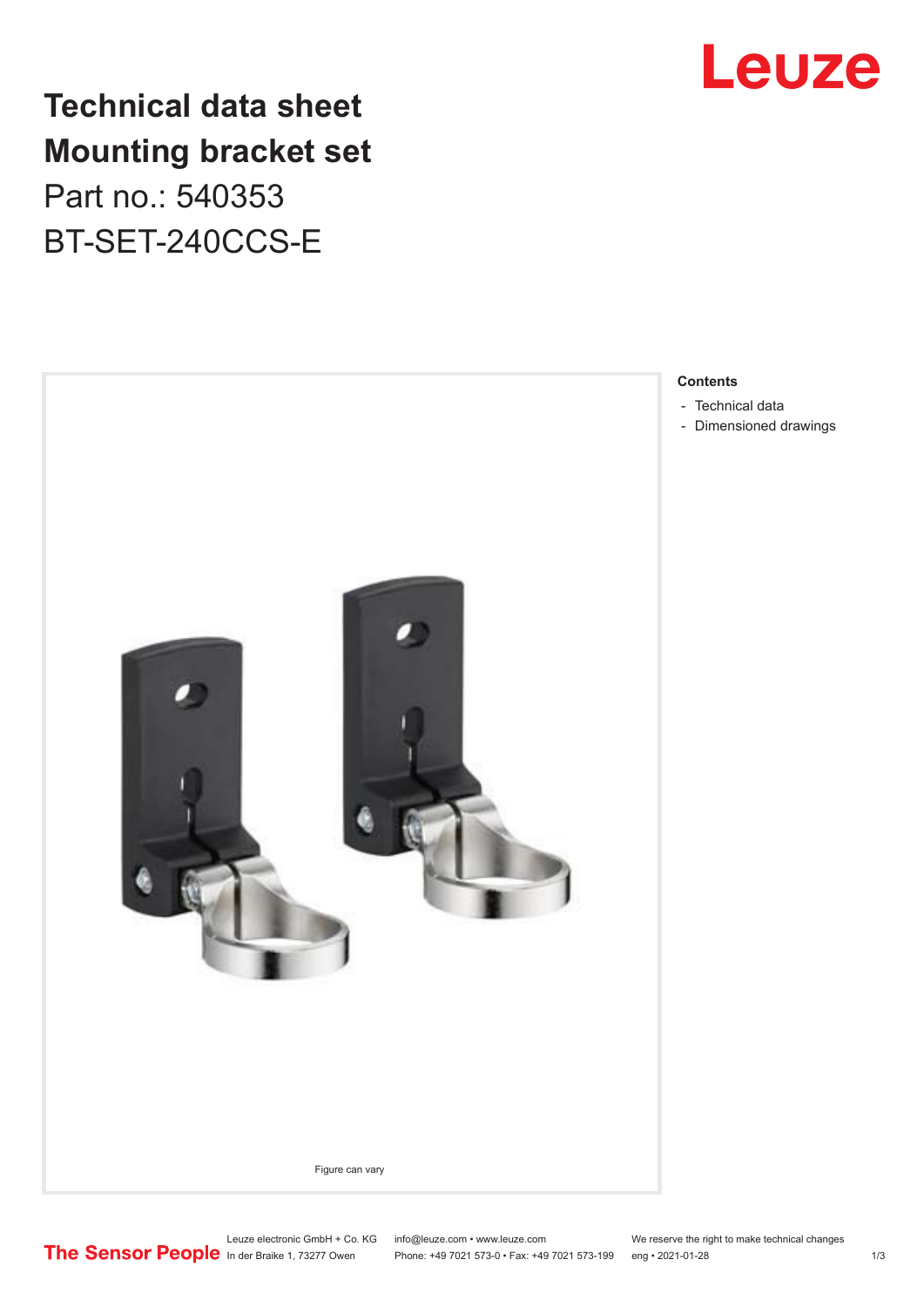## <span id="page-1-0"></span>**Technical data**

# Leuze

#### **Basic data**

| Suitable for                    | MLD-M002, MLD-M003 deflecting mirror |
|---------------------------------|--------------------------------------|
| <b>Mechanical data</b>          |                                      |
| Type of fastening, at system    | Through-hole mounting                |
| Type of fastening, at device    | Clampable                            |
| Type of mounting device         | Shock absorber                       |
|                                 | Turning, 240°                        |
| <b>Mounting device material</b> | Metal                                |
|                                 | Plastic                              |

#### **Classification**

| <b>Customs tariff number</b> | 83024900 |
|------------------------------|----------|
| eCl@ss 5.1.4                 | 27279202 |
| eCl@ss 8.0                   | 27279202 |
| eCl@ss 9.0                   | 27273701 |
| eCl@ss 10.0                  | 27273701 |
| eCl@ss 11.0                  | 27273701 |
| <b>ETIM 5.0</b>              | EC002498 |
| <b>ETIM 6.0</b>              | EC003015 |
| <b>ETIM 7.0</b>              | EC003015 |

## **Dimensioned drawings**

All dimensions in millimeters

### BT-SET-240CS-E swivel mount



a M6 screw

b Shock absorber, M6 thread